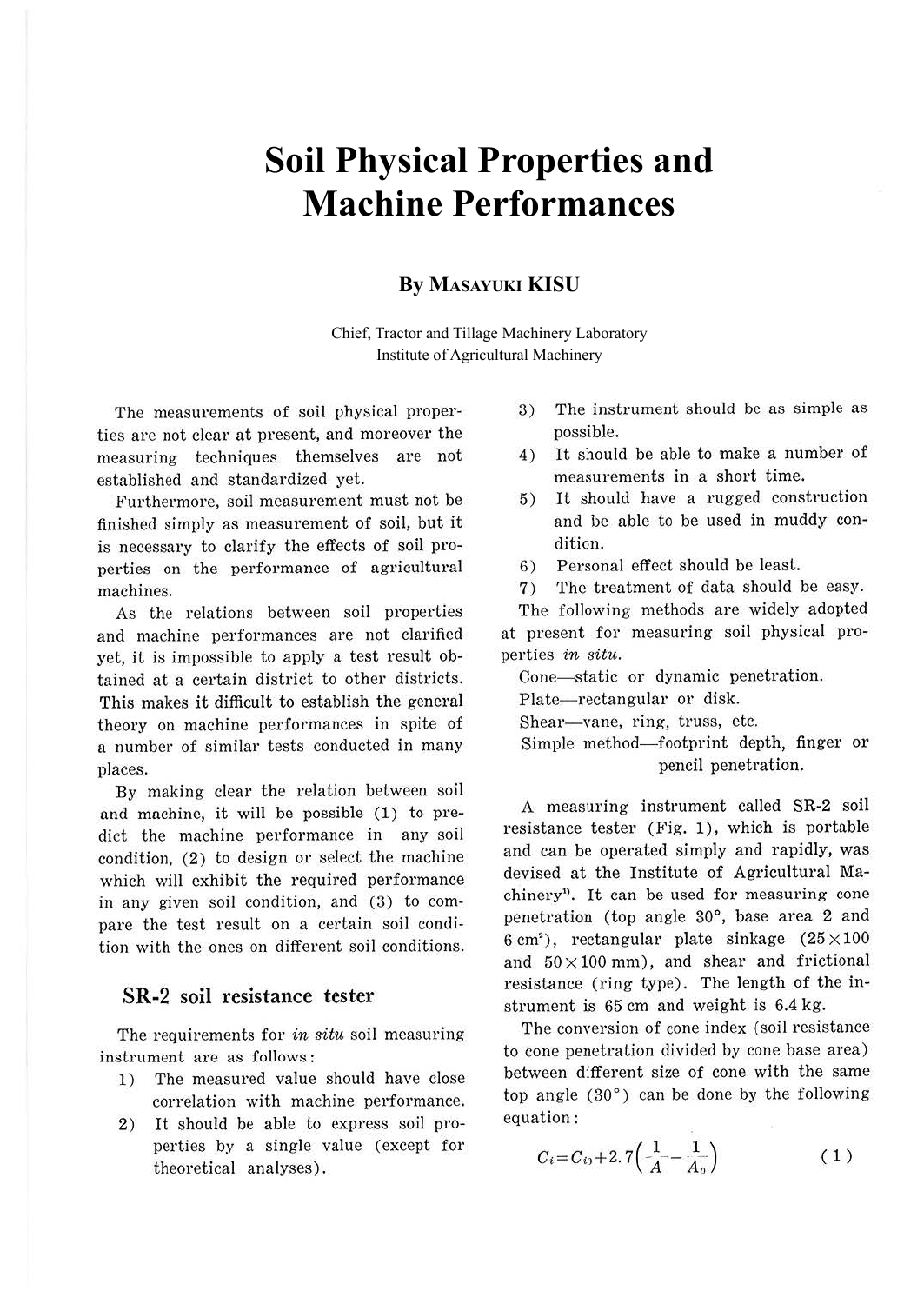where  $c_i$ : cone index  $(kg/cm^2)$  when base area is  $A$  (cm<sup>2</sup>)

> *Cto:* cone index (kg/cm') when base area is  $A_o$  (cm<sup>2</sup>)

Shear or frictional resistance can be calculated from ring torque by the following equation:

$$
S = \frac{300 T}{2\pi (r_1^3 - r_2^3)} \stackrel{+}{\to} \frac{T}{2}
$$
 (2)

where, S: shear or frictional resistance  $(kg/cm^2)$ 

- $T:$  torque  $(kg/cm<sup>2</sup>)$
- $r_i$ : outer diameter of ring = 5 cm
- $r_2$ : inner diameter of ring=3 cm

# **Field test**

The relation between machine performances and soil constants measured with this instrument are as follows :

#### *Trafficability*

The cone index has a hyperbolic relation with the sinkage of tractor, and the rectangular plate sinkage has a linear relationship". Thus, knowing the cone index or plate sinkage, the trafficability of tractor can be predicted from Table 1.

#### *Traction*

The relationship between soil constants and the traction performance of tractor on four

| Instrument            | Operation                | Trafficability |          |                 |                 |
|-----------------------|--------------------------|----------------|----------|-----------------|-----------------|
|                       |                          | Easy           |          | Possible        | Impossible      |
| Cone                  | Rotary tilling           | More than      | 5.0      | $2.5 - 5.0$     | Less than $2.5$ |
| Index                 | Plowing                  | More than 6.5  |          | $4.0 - 6.5$     | Less than $4.0$ |
| (kg/cm <sup>2</sup> ) | Plowing<br>(with girdle) | More than 3.5  |          | $2.0 \sim 3.5$  | Less than 2.0   |
| Plate                 | Rotary tilling           | Less than      | 6.0      | $6.0 \sim 10.5$ | More than 10.5  |
| Sinkage               | Plowing                  |                | $\Omega$ | $0 \sim 3.0$    | More than 3.0   |
| (cm)                  | Plowing<br>(with girdle) | Less than      | 3.5      | $3.5 - 11.0$    | More than 11.0  |

**Table 1. Prediction of trafficabillity3>** 

0 to 15 cm depth

Plate: rectangular plate  $10 \times 2.5$  cm, pressure  $1.6$  kg/cm<sup>2</sup>



Fig. 1. SR-2 soil resistance tester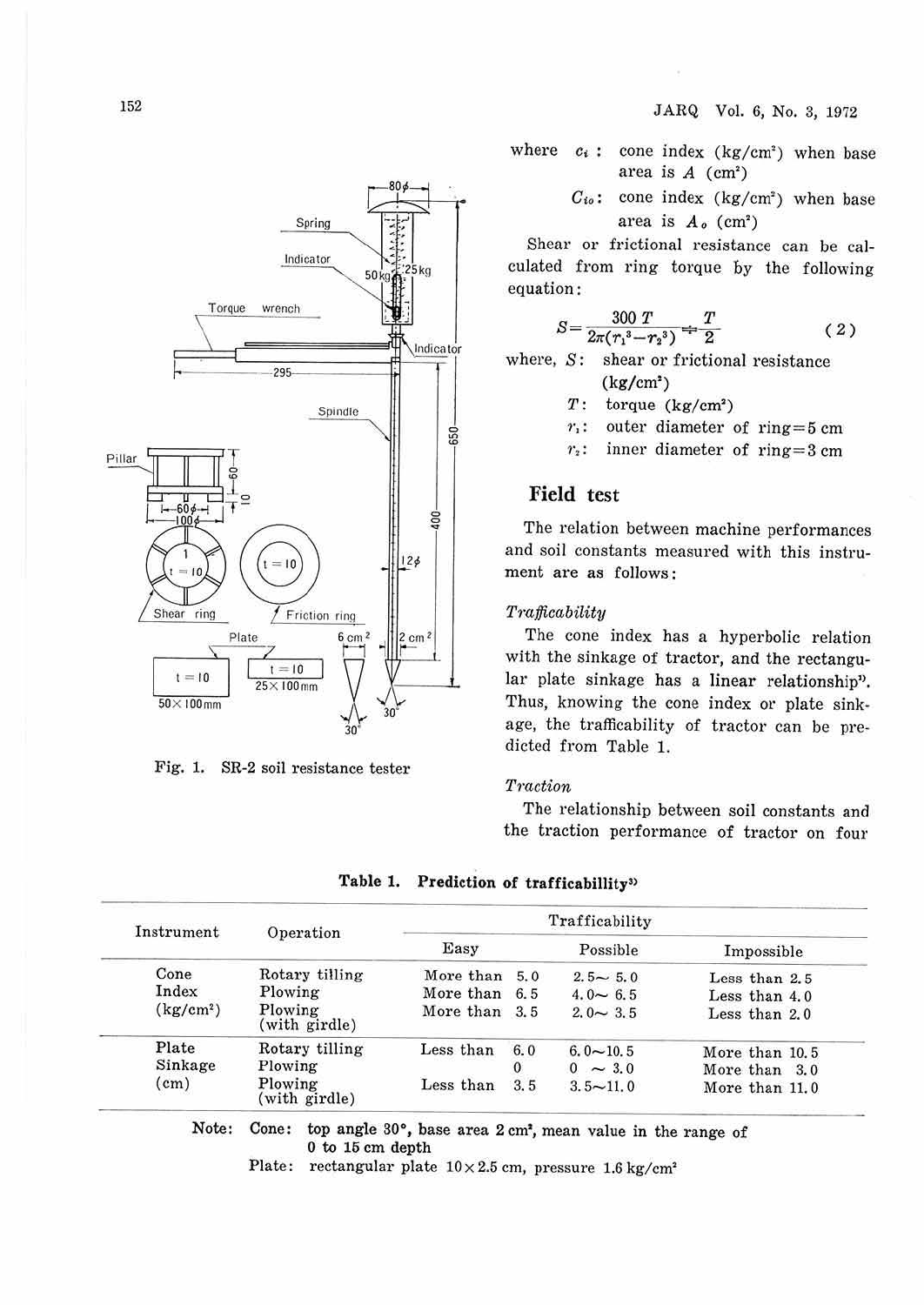

Fig. 2. Relation between soil constants and power requirements<sup>2)</sup>

different types of soil are shown in Fig.  $2(a)$ . The traction performance is represented by the traction ratio (drawbar pull divided by tractor weight) at 50 per cent travel reduction, which is considered as the practical limit, for the purpose of expressing by a single value. The relations between traction ratio and cone index and shear resistance are expressed by the following equations in the case of high lug tire:

$$
T_{r}=0.65-\frac{0.87}{C_{t}^{3}}\cdots\cdots\cdots\cdots(3)
$$

and

$$
T_{r} = 0.65 - \frac{0.016}{S^{3}} \cdots \cdots \cdots \cdots \cdots \quad (4)
$$

- where,  $T_r$ : traction ratio (at 50% travel reduction)
	- $C_i$ : cone index (kg/cm<sup>2</sup>)
	- shear resistance at 25 kg normal  $S$ : load  $(kg/cm<sup>3</sup>)$

Fig. 3 shows the same relationship comparing the ordinary and the high lug tires. It shows clearly the difference by lug height





without being disturbed from types of soil and tractor. The equation for the ordinary tire is

$$
T_r = 0.65 - \frac{0.058}{S^2} \quad \cdots \quad \cdots \quad \cdots \quad (5)
$$

## Plowing

The specific resistance of a bottom plow  $(16'' \times 1)$  in four different types of soil of